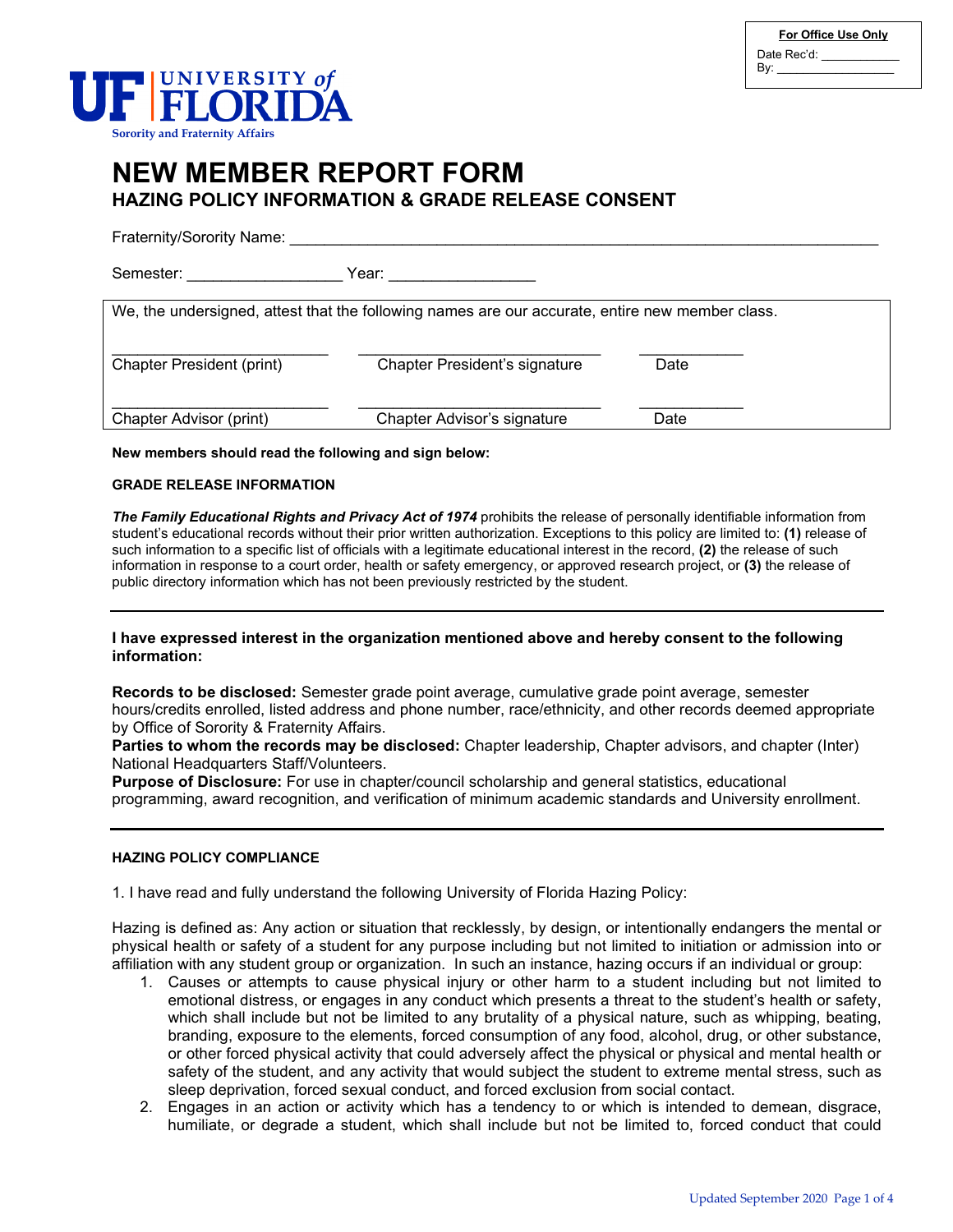result in extreme embarrassment, or other forced activity that could adversely affect the mental health or dignity of the student.

- 3. Conduct that by design, intent or recklessness causes a student to be unable reasonably to pursue, or interferes with or attempts to interfere with a student's academic schedule or performance; or
- 4. Causes, induces, pressures, coerces, or requires a student to violate the law or to violate any provision of University of Florida regulations.
- 5. In response to allegations of hazing under this regulation it is not a defense that:
	- a. The victim gave consent to the conduct.
	- b. The conduct was not part of an official organizational event or sanctioned or approved by the organization.
	- c. The conduct was not done as a condition of membership in the organization.

2. I agree to release of my information as described above. I also agree to comply with the hazing policy and report any hazing of which I am aware to the Office of Sorority & Fraternity Affairs at (352) 392-1671 or Student Conduct and Conflict Resolution at (352) 392-1261. Furthermore, I understand that failure to report any incident(s) of hazing may result in disciplinary action up to and including suspension from the University for the Chapter and/or individuals involved.

|                                                                                                                                                                                                                                                                                                                                                              |                     | Date        |
|--------------------------------------------------------------------------------------------------------------------------------------------------------------------------------------------------------------------------------------------------------------------------------------------------------------------------------------------------------------|---------------------|-------------|
| 1. $\qquad \qquad$                                                                                                                                                                                                                                                                                                                                           |                     |             |
| 2. $\qquad \qquad$                                                                                                                                                                                                                                                                                                                                           |                     |             |
|                                                                                                                                                                                                                                                                                                                                                              |                     |             |
| 4. $\qquad$                                                                                                                                                                                                                                                                                                                                                  |                     |             |
|                                                                                                                                                                                                                                                                                                                                                              |                     |             |
| $6. \begin{tabular}{ c c c c } \hline \rule{0.2cm}{.01cm} \rule{0.2cm}{.01cm} \rule{0.2cm}{.01cm} \rule{0.2cm}{.01cm} \rule{0.2cm}{.01cm} \rule{0.2cm}{.01cm} \rule{0.2cm}{.01cm} \rule{0.2cm}{.01cm} \rule{0.2cm}{.01cm} \rule{0.2cm}{.01cm} \rule{0.2cm}{.01cm} \rule{0.2cm}{.01cm} \rule{0.2cm}{.01cm} \rule{0.2cm}{.01cm} \rule{0.2cm}{.01cm} \rule{0$   |                     |             |
|                                                                                                                                                                                                                                                                                                                                                              |                     |             |
|                                                                                                                                                                                                                                                                                                                                                              |                     |             |
|                                                                                                                                                                                                                                                                                                                                                              |                     |             |
| $10. \qquad \qquad \overbrace{\qquad \qquad }$                                                                                                                                                                                                                                                                                                               |                     |             |
| 11.                                                                                                                                                                                                                                                                                                                                                          |                     |             |
| 12.                                                                                                                                                                                                                                                                                                                                                          |                     |             |
| $13. \qquad \qquad \overbrace{\qquad \qquad }$                                                                                                                                                                                                                                                                                                               |                     |             |
| $14. \qquad \qquad \overbrace{\qquad \qquad }$                                                                                                                                                                                                                                                                                                               |                     |             |
| 15.                                                                                                                                                                                                                                                                                                                                                          |                     |             |
| $\begin{tabular}{c} 16. & \hspace{1.5cm} \rule{2.2cm}{0.1cm} \rule{2.2cm}{0.1cm} \rule{2.2cm}{0.1cm} \rule{2.2cm}{0.1cm} \rule{2.2cm}{0.1cm} \rule{2.2cm}{0.1cm} \rule{2.2cm}{0.1cm} \rule{2.2cm}{0.1cm} \rule{2.2cm}{0.1cm} \rule{2.2cm}{0.1cm} \rule{2.2cm}{0.1cm} \rule{2.2cm}{0.1cm} \rule{2.2cm}{0.1cm} \rule{2.2cm}{0.1cm} \rule{2.2cm}{0.1cm} \rule{$ |                     |             |
| $\begin{array}{c} \n 17. \n \end{array}$                                                                                                                                                                                                                                                                                                                     |                     |             |
| 18.                                                                                                                                                                                                                                                                                                                                                          |                     |             |
|                                                                                                                                                                                                                                                                                                                                                              | Student's Signature | <b>UFID</b> |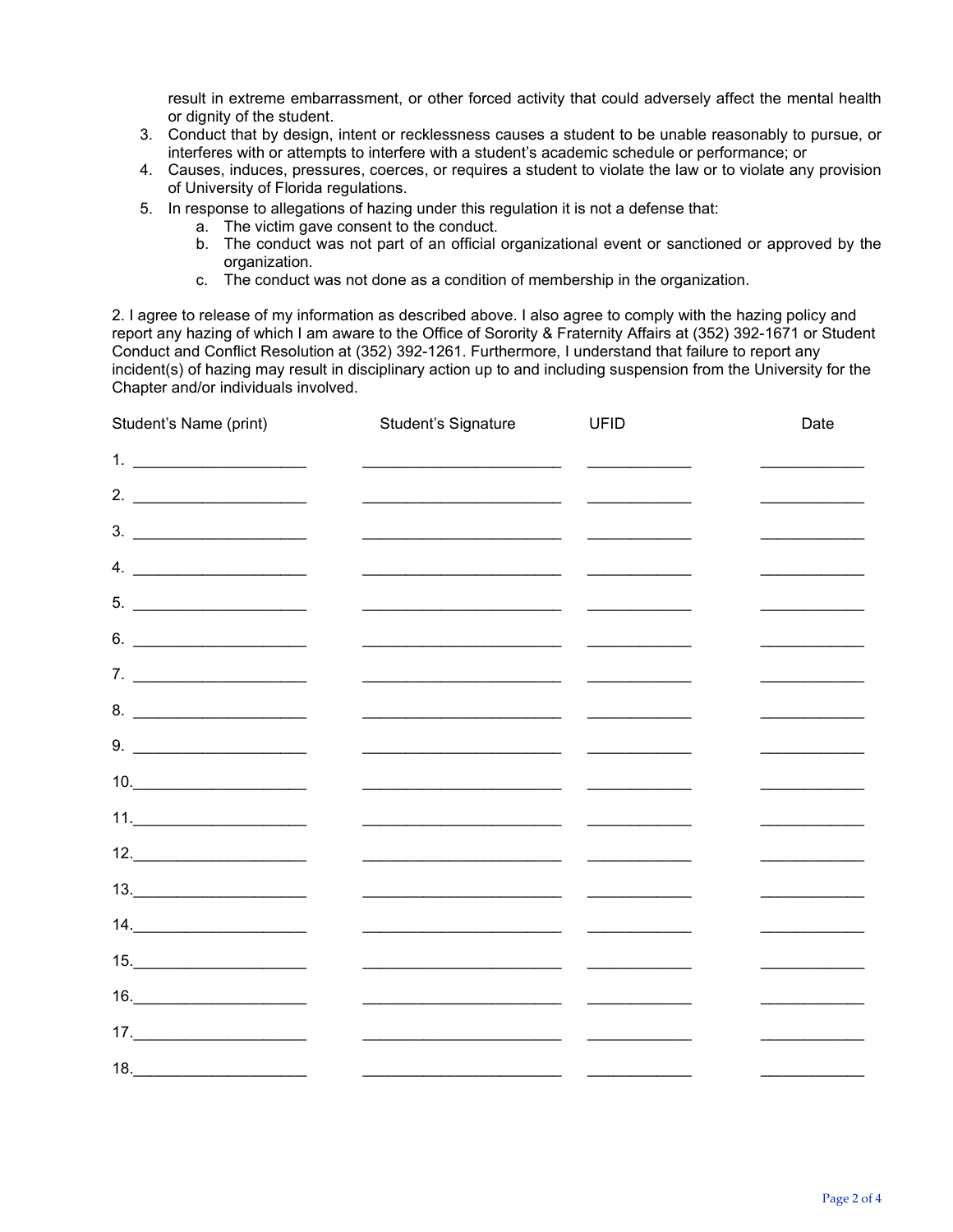# NEW MEMBER REPORT FORM CONT'D HAZING POLICY INFORMATION & GRADE RELEASE CONSENT

| Student's Name (print)                                                      | Student's signature                                                                                                  | <b>UFID</b>                                                                                                                                                                                                                          | Date |
|-----------------------------------------------------------------------------|----------------------------------------------------------------------------------------------------------------------|--------------------------------------------------------------------------------------------------------------------------------------------------------------------------------------------------------------------------------------|------|
| $19. \qquad \qquad \overbrace{\qquad \qquad }$                              |                                                                                                                      |                                                                                                                                                                                                                                      |      |
| 20.                                                                         |                                                                                                                      |                                                                                                                                                                                                                                      |      |
| $21.$                                                                       |                                                                                                                      |                                                                                                                                                                                                                                      |      |
| $22. \underline{\hspace{2cm}}$                                              |                                                                                                                      |                                                                                                                                                                                                                                      |      |
| $23.$                                                                       |                                                                                                                      |                                                                                                                                                                                                                                      |      |
|                                                                             | <u> 2000 - 2000 - 2000 - 2000 - 2000 - 2000 - 2000 - 2000 - 2000 - 2000 - 2000 - 2000 - 2000 - 2000 - 2000 - 200</u> |                                                                                                                                                                                                                                      |      |
| 25.                                                                         |                                                                                                                      |                                                                                                                                                                                                                                      |      |
| 26.                                                                         |                                                                                                                      |                                                                                                                                                                                                                                      |      |
| 27.                                                                         |                                                                                                                      |                                                                                                                                                                                                                                      |      |
| 28.                                                                         |                                                                                                                      |                                                                                                                                                                                                                                      |      |
| 29.                                                                         |                                                                                                                      |                                                                                                                                                                                                                                      |      |
| $30.$                                                                       |                                                                                                                      | <u> Territoria de la contenentación de la contenentación de la contenentación de la contenentación de la contene</u>                                                                                                                 |      |
| $31.$                                                                       |                                                                                                                      |                                                                                                                                                                                                                                      |      |
| $32. \underline{\hspace{2cm}}$                                              |                                                                                                                      | <u>and the contract of the contract of the contract of the contract of the contract of the contract of the contract of the contract of the contract of the contract of the contract of the contract of the contract of the contr</u> |      |
|                                                                             | <u> 1989 - Johann Stein, marwolaethau a bh</u>                                                                       |                                                                                                                                                                                                                                      |      |
| $34. \underline{\hspace{2cm}}$                                              |                                                                                                                      |                                                                                                                                                                                                                                      |      |
|                                                                             |                                                                                                                      | <u> 1950 - Johann Barbara, martxa a</u>                                                                                                                                                                                              |      |
| $36. \underline{\hspace{2cm}}$                                              |                                                                                                                      |                                                                                                                                                                                                                                      |      |
| 37.                                                                         |                                                                                                                      |                                                                                                                                                                                                                                      |      |
| $\begin{array}{c}\n 38. \quad \textcolor{blue}{\textbf{200}}\n \end{array}$ |                                                                                                                      |                                                                                                                                                                                                                                      |      |
| $39. \qquad \qquad \overbrace{\qquad \qquad }$                              |                                                                                                                      |                                                                                                                                                                                                                                      |      |
| 40.                                                                         |                                                                                                                      |                                                                                                                                                                                                                                      |      |
| 41.                                                                         |                                                                                                                      |                                                                                                                                                                                                                                      |      |
| 42.                                                                         |                                                                                                                      |                                                                                                                                                                                                                                      |      |
| 43.                                                                         |                                                                                                                      |                                                                                                                                                                                                                                      |      |
| $44. \underline{\hspace{2cm}}$                                              |                                                                                                                      |                                                                                                                                                                                                                                      |      |
| 45.                                                                         |                                                                                                                      |                                                                                                                                                                                                                                      |      |